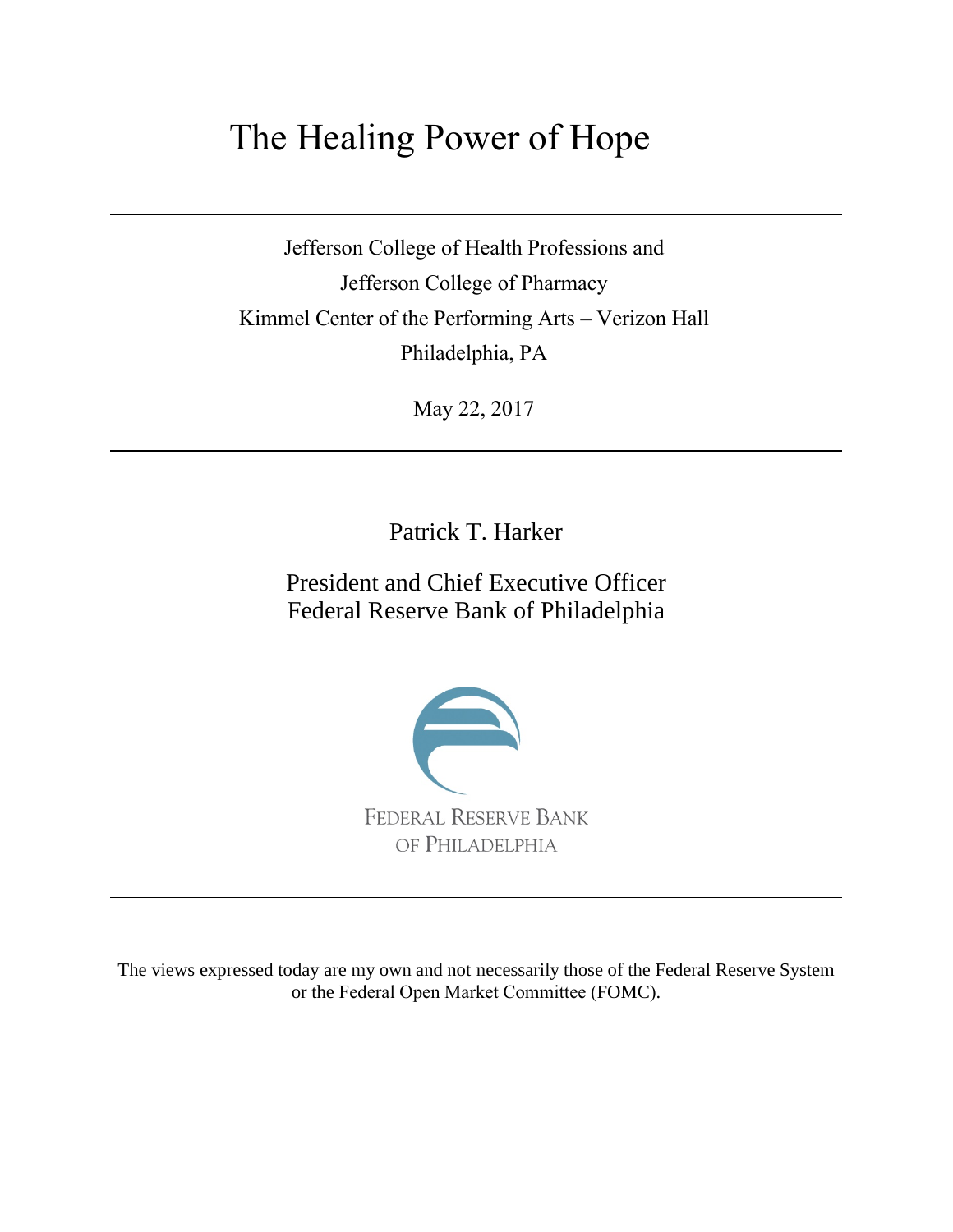## **The Healing Power of Hope**

Jefferson College of Health Professions and Jefferson College of Pharmacy Commencement Address Kimmel Center of the Performing Arts – Verizon Hall Philadelphia, PA May 22, 2017

> Patrick T. Harker President and Chief Executive Officer Federal Reserve Bank of Philadelphia

Good morning, and thank you. And congratulations! This is a wonderful day. You've accomplished so much, and your friends and families are so proud of you … give yourselves a round of applause.

That's an old trick to make it look like you were giving me standing ovations from the beginning …

Some of you are probably wondering why a Fed president is giving the commencement address to graduates in the field of health. The answer is that I can't charge a speaker's fee, so I'm cheap.

I'm just kidding … or at least I think I am. President Klasko?

But in all seriousness, there is some method to the madness. For one, I can tell you that you've made an economically sound career choice. And you know it's true because I've just established that they can't pay me to say it. Also, the data back me up — health care is one of the fastest growing sectors out there, and it's set to keep expanding for the foreseeable future.

So graduates, you have the security of entering a job market full of opportunities. Which means, parents, you have the security of knowing they won't be moving back in with you.

There's also an inextricable link between physical and economic well-being. In the research canon on creating economically strong communities, health is a critical factor. In fact, there's a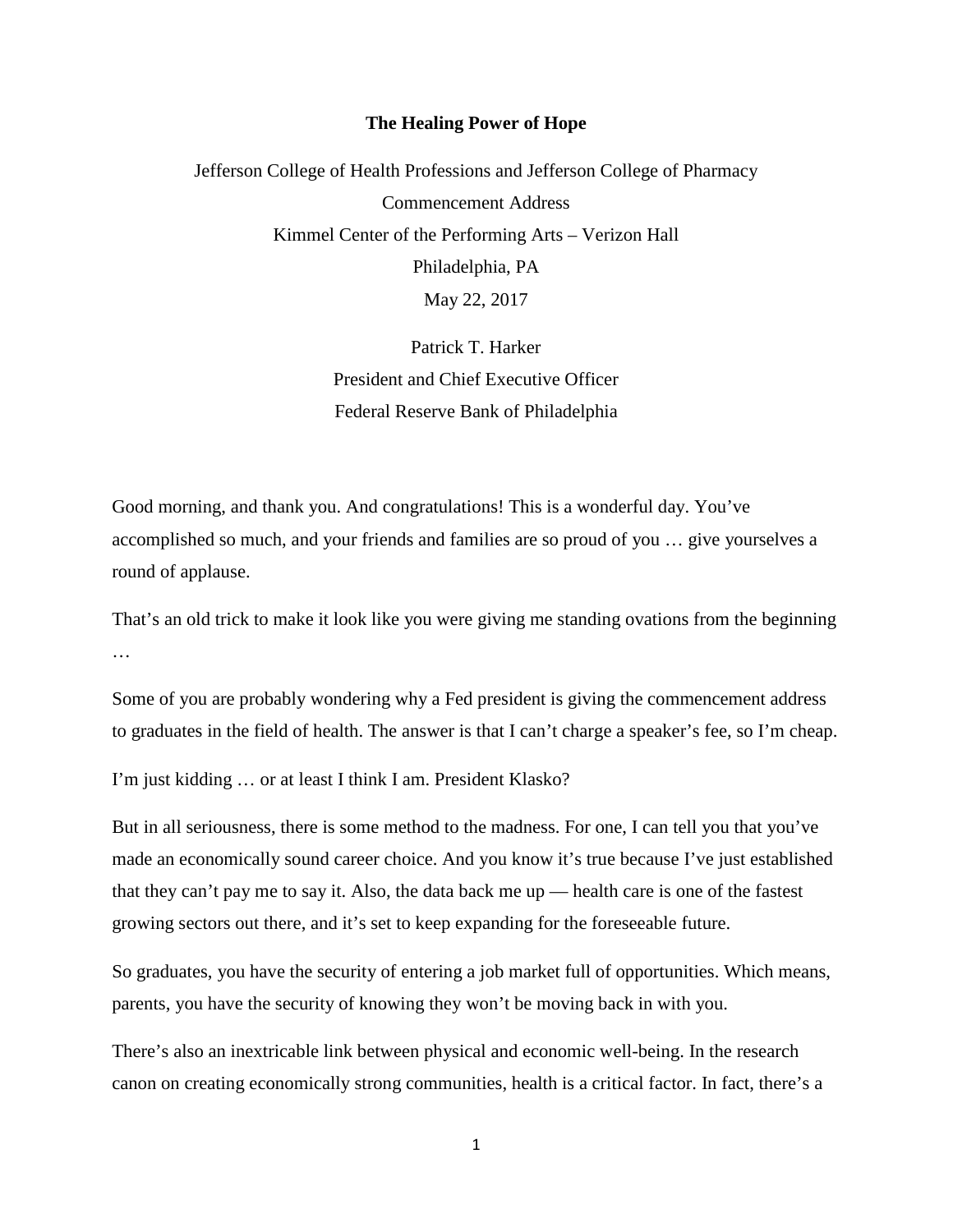ton of research out there on how important health is to every aspect of life. It affects children's prospects in education and achievement. It affects people's ability to work and succeed in their careers. It affects entire neighborhoods' economic potential. And it affects people's ability to hope.

You're graduating at a time when medicine is more advanced than ever before. But perhaps the most necessary and healing tool you possess predates Hippocrates. It's the hope you give to people who are suffering. That's both the power to heal and the ability to act as a touchstone.

There's an energy that attaches itself to graduation season. Across the country, you and your peers are headed into a world of endless possibilities.

It's an air of hope. Because hope, fundamentally, is the ability to see a bright future.

It can be easy to forget, on days like today, that there are pockets dotting the American landscape where hope is in short supply. You're going to see it more than other people because you're going to see the effects close up.

You'll see it in the opioid epidemic. You'll see it in what recent research calls "deaths of despair." You'll see it in communities that have struggled through years of neglect.

The effects are devastating, and they have a ripple effect across the entire health-care spectrum. Some of you will encounter it directly, some indirectly, but it's likely it will touch you all professionally in some capacity.

What strikes me is that the areas of the country that are struck low by the intersection of poor health and dim economic prospects, the areas that are most affected by these crises, are caught in a spiral of hopelessness. Your connections with people, the part you'll play in giving them hope, can be life changing. In the words of Desmond Tutu: "Hope is being able to see that there is light despite all of the darkness."

That's something to remember when you start your careers because the impact of working in health resonates far beyond treating a single malady. And it's something to remember when you reach the midpoint, when you're burned out from being down in the trenches, or when you start

2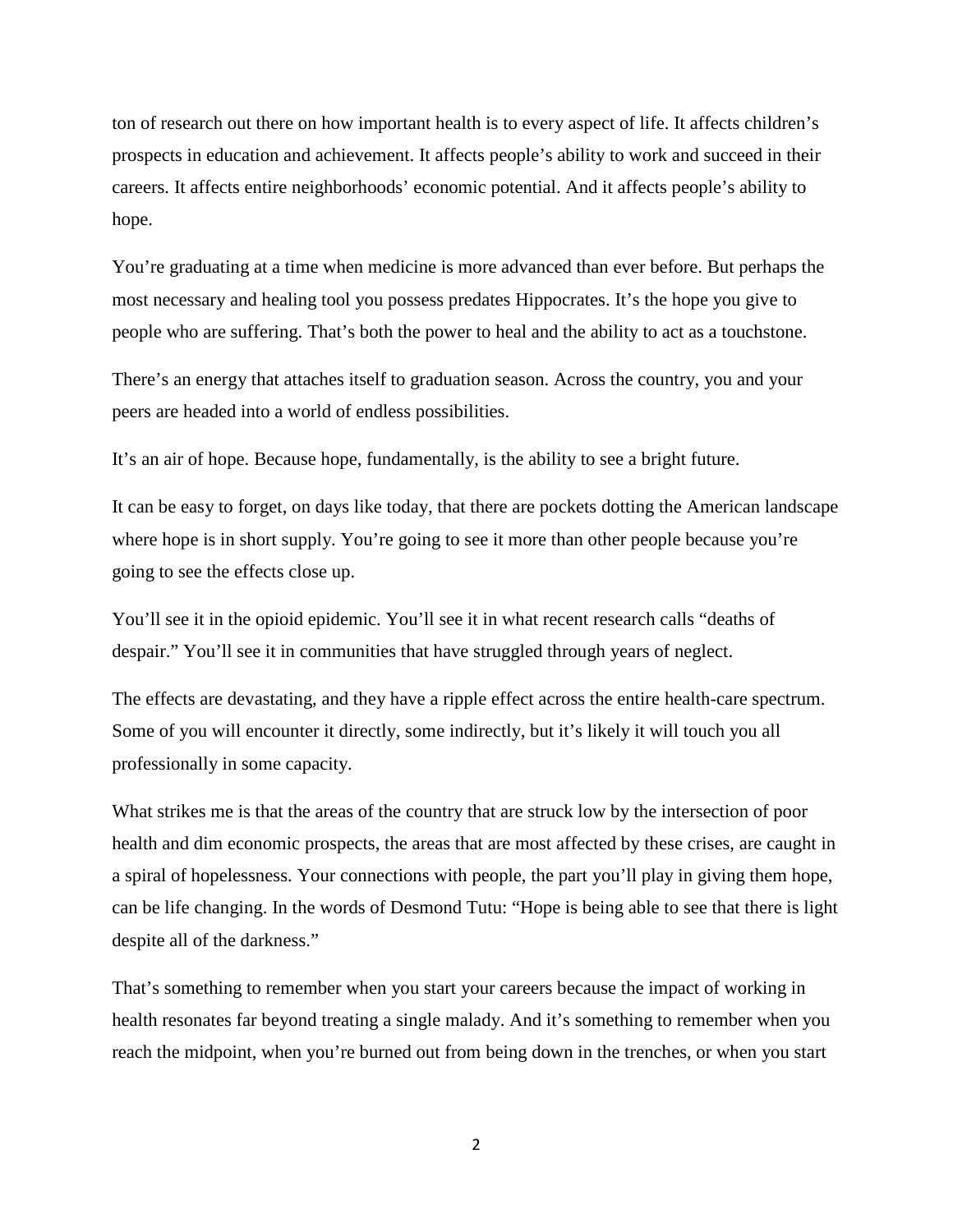to question why you went into this field in the first place. Because believe me, there will be that time. Everyone has it.

So, when it happens, remember that you're helping to heal people. You're giving them back their hope, and that's crucially important. And that goes for everyone here, whether it's hands-on work with patients, research, or being part of managing the overall system.

Frankly, anyone who helps to tame the bureaucracy of health care deserves a congressional medal of honor …

So today, in the commencement address tradition of dispensing advice, I'm not going to tell you to live every day like it's your last. I'm not going to tell you to dream the impossible dream. I'm not going to tell you to change the world via disruption, although certainly feel free to do all those things. Instead, I'll just tell you about the immense power of human interaction and that you can change the world one quiet, empathetic, kind moment at a time.

Keep that with you. You bring hope. You *are* hope. Never forget that.

And never forget that wherever we wind up, none of us got there alone. Whether it's friends, families, partners, or even just those who let you borrow their notes when you overslept, someone helped you get here today.

So, I want to take a moment to applaud them, the people in the audience who helped today's graduates get here, the people who aren't here but made all the difference, the people who sat beside you in class, and the ones who stood up in front and taught. The ones who gave you hope! They all have a piece of the success and joy of this day.

Let's give them a round of applause.

I'm a former university president, so I know the rundown of the commencement address pretty well by now, and I think I've more or less reached the end.

Requisite joke about students moving back in with their parents? Check.

Advice from the old guy who's been around a lot longer than the fresh young faces in the audience? Check.